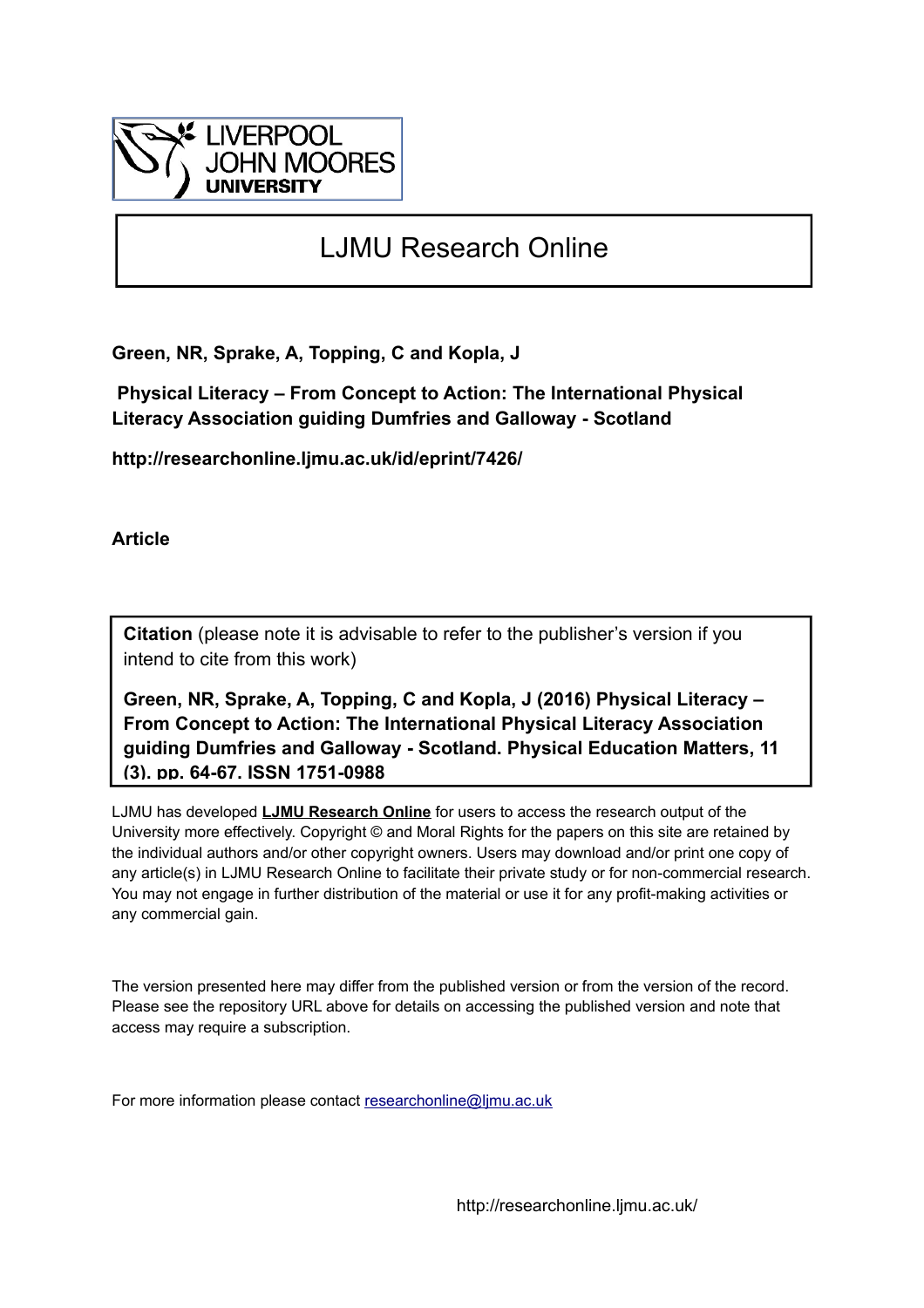**PROFESSIONAL LEARNING MATTERS** 

# **PHYSICAL LITERACY -FROM CONCEPT TO ACTION:** The International Physical Literacy Association **Guiding Dumfries and Galloway**

りもねてい

Nigel Green [afPE Member], Andy Sprake, Chris Topping and Jo Kopela

fter attending a physical literacy workshop two years ago, Chris **Topping (Director General of** Health and Wellbeing in Dumfries and Galloway) was so inspired by the concept that he explored the potential to underpin the work of the Dumfries and Galloway community with physical literacy. At the time, the International Physical Literacy Association (IPLA) was developing a Foundation Course and agreed to travel to Scotland to support the development of the 'concept in action'. After much discussion it was agreed that involving policy makers, teachers and parents within a community would help to encourage joined-up thinking and a systems-level approach. This involved three different workshop sessions over a two-day period, concluding with a final review session with representatives from the three sessions.

Physical literacy, as agreed by the IPLA (2014), is "the motivation, confidence, physical competence, knowledge and understanding to value and take responsibility for engagement in physical activities for life". Scotland has been very proactive with the introduction of the Active Scotland Outcomes Framework (http://www.gov.scot/Topics/ ArtsCultureSport/Sport/Outcomes-Framework) which complements the focus of physical literacy in relation to encouraging and enabling the inactive to be more active throughout life, developing confidence and competence, and providing opportunities and infrastructures that allow individuals to engage in physical activity, all of which impact on the wellbeing of individuals within a community. Dumfries and Galloway has the lowest proportion of adults meeting the Chief Medical Officers' (CMO) guidelines in Scotland and only 22 per cent of the local school pupils are meeting the recommendation of 60 minutes of physical

activity a day. Chris was keen to explore how Dumfries and Galloway could work with the IPLA and use the concept of physical literacy to underpin the goals of 'activity for life' and develop a more active community.

Kelly Devine, who is Head Teacher of two primary schools (Wigtown and Kirkcowan), was similarly interested in integrating physical literacy into the daily life of her school communities. Discussions between Kelly and Chris generated an aspiration to include as many teachers, support staff and parents as possible in workshop sessions so that they could consider how the concept of physical literacy could underpin a focus on physical activity for all. With a strategic focus, Chris set up the first session in Dumfries, which had representation from all settings within A More Active Scotland (Physical Activity Implementation Plan) and invited policy makers from education, schools, universities, wellbeing, environment and planning, sustainable travel, leisure and sport and community safety. This initial session consisted of a three-hour workshop that included a presentation on the concept of physical literacy and time to consider how the concept could underpin future developments within the Dumfries and Galloway community. This session also considered how to support effectively the development of a new physical activity strategy for the region. A two-hour presentation/workshop session was provided later in the day, with teachers from both schools, and a onehour presentation/workshop session with parents and support staff from the schools was undertaken the following morning. A final two-hour session then considered the responses and suggestions made by all three groups, along with common threads that could provide guidance for future development.

Engaging with a wide range of people over two days also provided an opportunity for research into their understanding of the concept pre- and post-session and allowed the individuals involved to consider how they could develop their own and others' physical literacy in the future. Asking the participants what they understood by the term 'physical literacy' prior to the session resulted in 40 per cent indicating they had no idea, 28 per cent relating the term to physical activity for life, 10 per cent to motivation and competence, 7 per cent to physical play and 5 per cent to each of holistic education, fundamentals of movement, and linking to learning literacy. This does indicate that the term 'physical literacy' is not a commonly used term and also has quite a varied range of interpretations. However, after the sessions, feedback from all groups indicated that participants appreciated the holistic and uniquely personalised characteristics of the concept. Eighty-eight per cent of the participants also expressed their understanding of the importance of developing confidence, competence and motivation and the value of being physically active for life. This was further supported by their appreciation of the necessity to provide opportunities for individuals to develop their physical, affective and cognitive domains within varied environments as part of their life-long journey.

Each session started with a consideration of why people take part in physical activity and why increasing involvement in physical activity would be beneficial for the population as a whole. It then considered how our embodied interaction with the physical predates language and how words we have used, including movement, locomotion and activity, capture performative aspects but do not describe

64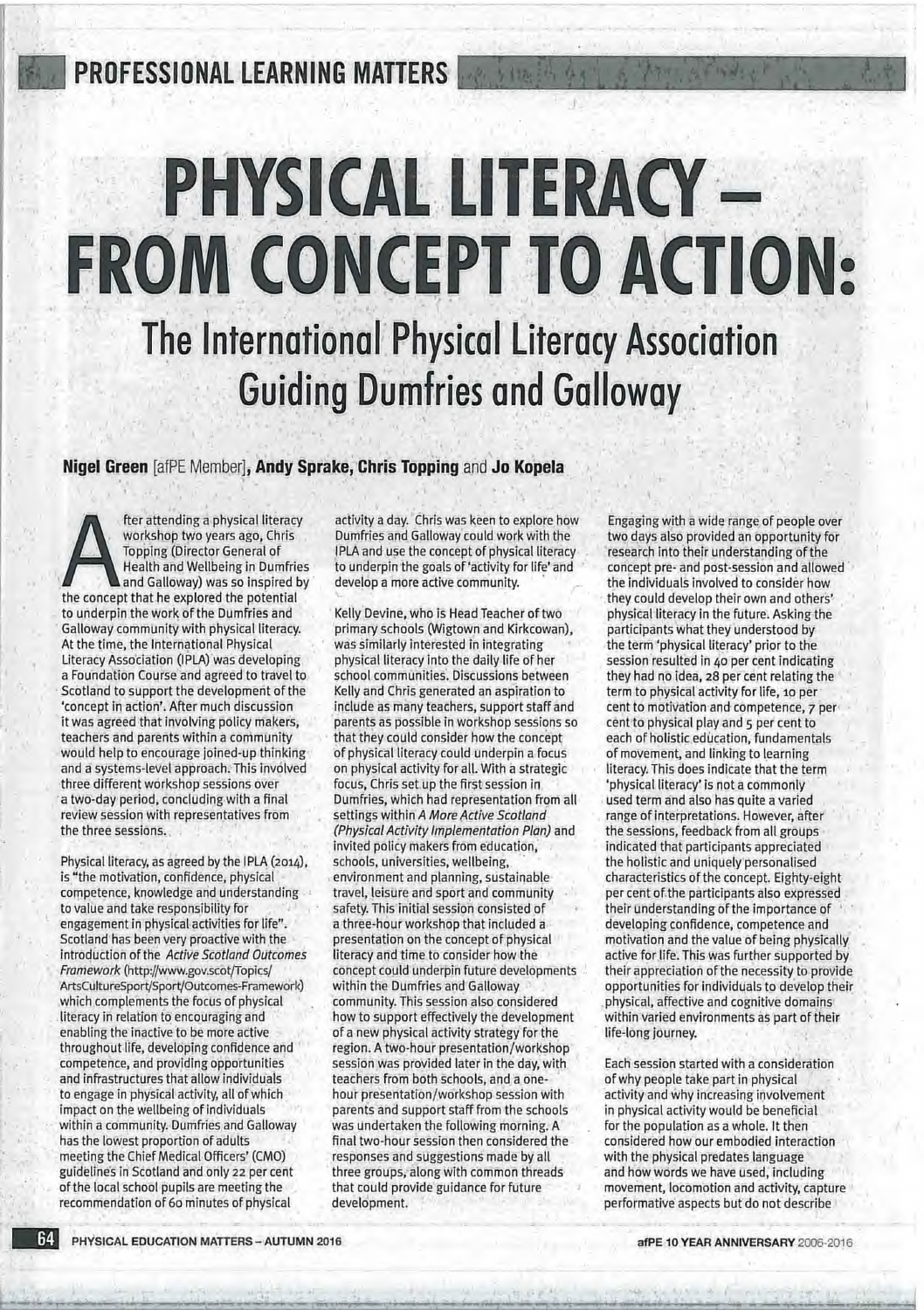# PROFESSIONAL LEARNING MATTERS



the holistic nature of physical literacy, which also includes the cognitive and affective aspects (Jurbala, 2015). The session then clarified that we have an innate human capacity for embodied communication with the physical environment and that physical literacy involves productive interaction with the world which creates literacy. Capitalising on our motile potential to develop as an individual is the focus of physical literacy.

A brief review of the philosophy underpinning physical literacy (monism, existentialism and phenomenology) was then undertaken so that the participants had an appreciation of the rigorous philosophical basis of physical literacy. This briefly clarified that monism (holistic) considers our mind and body as being inseparable, interconnected and intertwined, as opposed to the dualist view that mind and body, although connected, are also separate. It was emphasised how existentialism (personalised) suggests that individuals create themselves as they live and interact with their world. Finally it was highlighted that phenomenology (subjective) proposes that individuals perceive the world from their unique perspective based on their previous experience. Practical examples were used to highlight the relevance of these three philosophies to our physical interactions with the world.

The equal importance of the three domains (physical, affective and cognitive) was shared and the emphasis on the importance of experiencing physical activity in varied environments was also discussed.

Participants then reflected on their experiences of physical activity throughout their life, more specifically to significant instances that affected their involvement in physical activity: who or what had influenced them and how. This provoked significant discussion and linked effectively into the participants considering how a timeline could reveal their personal physical literacy journey to date and how each journey was unique with twists and turns according to changing circumstances. The consideration of a timeline also emphasised the importance of reflections being based on ipsative (comparison with themselves) judgements rather than comparisons to others.

Each group was then asked to consider what they would do personally to develop their own physical literacy and what they could do to develop others' physical literacy. The individual comments shared included expressing a desire: to continue with current physical activity; to improve work/life/ exercise balance; to engage in more varied. activities; to find other activities to enjoy; to appreciate progress made; and to build more physical activity into life generally. When considering their role in developing others' physical literacy, the policy makers were keen to incorporate physical literacy within their policies and practice, both locally and nationally. They indicated a desire to share an understanding and awareness of physical literacy across their communities. Promoting physical activity in the workplace and removing barriers were also considered to be priorities. The

teachers highlighted encouraging pupils to be more responsible and schools providing a wider range of activities for pupils. Maintaining and enhancing extra-curricular provision and removing barriers related to participation, for example transport within rural communities, were also believed to be important by the teachers. Overall, promoting enthusiasm, encouragement, support and opportunity was a shared desire by both teachers and parents. The parents supported many of the points above but also stressed the importance of being a positive role model and engaging in family activities that allowed their children to develop confidence, competence and self-esteem.

Each of the groups was given a different task at the end of the session, with the policy makers being asked to consider the link between physical literacy and the Active Scotland Outcomes and how this could be developed and monitored. The teachers were asked to consider how they could improve physical education lessons, extra-curricular activities, play/lunch times, the school working environment, community provision, and travel to and from school. The parents were asked to consider how the concept of physical literacy could be shared more effectively within the school community. Their conclusions are listed here:

√ Physical literacy should be at the core of a community's development and opportunities should be provided to increase understanding of the concept, so as to empower everyone everywhere to engage in physical activity for life.

65